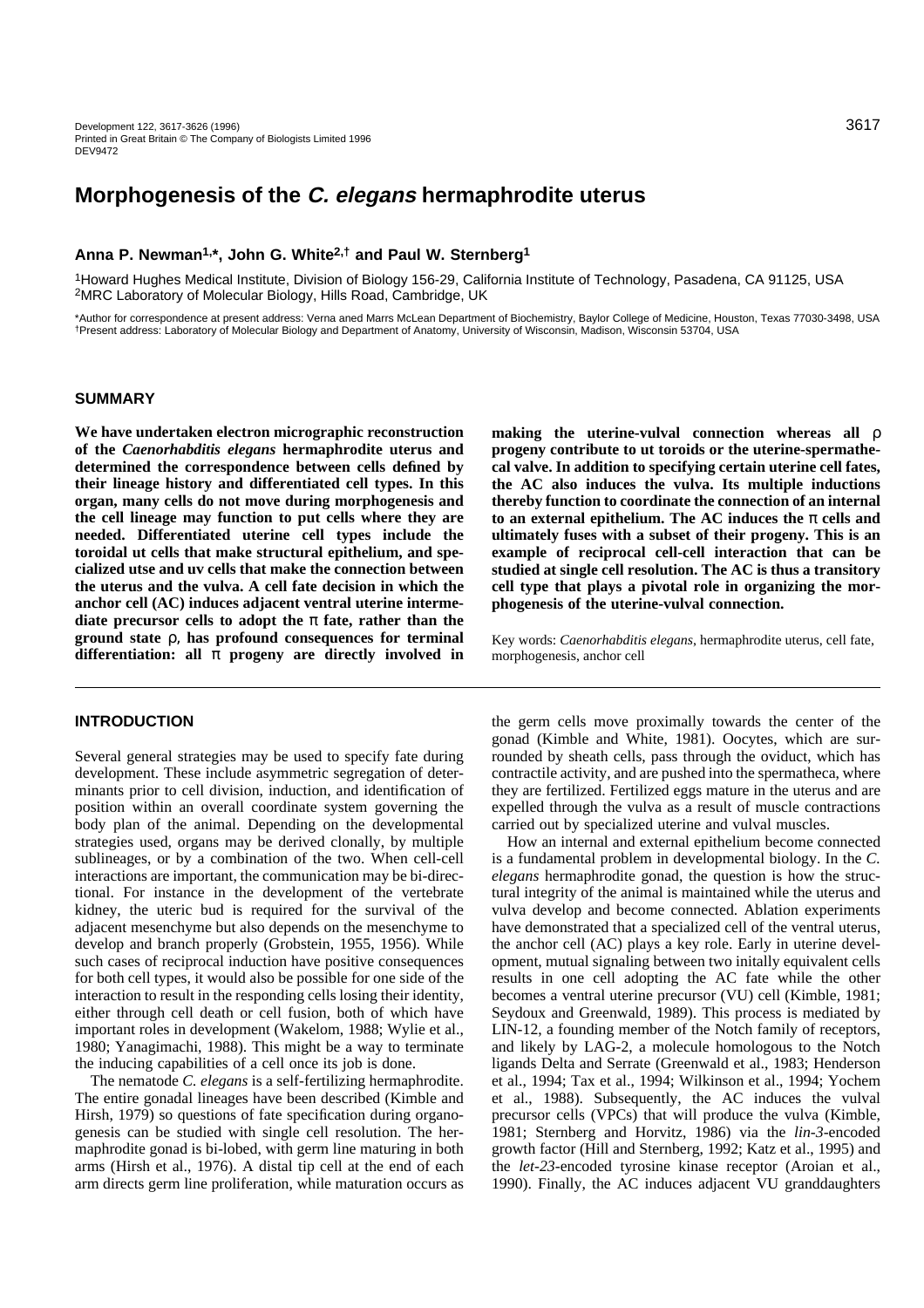(intermediate precursor cells) to adopt the  $\pi$  fate, rather than the ground state ρ, using the *lin-12-*encoded receptor (Newman et al., 1995).  $\pi$  cells are required for egg-laying and differ from ρ cells in the number of progeny produced, axes of division, and morphology of their progeny. An attractive hypothesis was that the AC might physically bring together the vulval and uterine cells it induces to make the final specialized egg-laying apparatus. However, the final fate of the AC was not known.

While the entire lineage of the *C. elegans* hermaphrodite gonad has been determined, terminal cell types have not been defined. Here we have used electron micrographic (EM) reconstruction to describe the nature and number of cells in the uterus. We have also followed the positions of all nuclei from the end of the lineage through the formation of the mature structure, thus correlating differentiated fate with lineal position. These data suggest the developmental strategies used to make the *C. elegans* uterus. Specifically, we found that lineage bifurcations do not always correlate with differentiated fate. For the epithelial toroidal cells, our data are consistent with the lineage being used to put cells in the right place. Finally, we have followed the AC late in development and determined that it loses its distinct identity when it fuses with a subset of the  $\pi$  progeny. Induction of the  $\pi$  fate by the AC and the subsequent fusion of the AC with  $\pi$  progeny constitutes a striking example of reciprocal cell-cell interactions.

#### **MATERIALS AND METHODS**

The wild-type N2 strain was cultured using standard procedures (Brenner, 1974). Cell lineages were followed using Nomarski optics (Sulston and Horvitz, 1977). The data on morphogenesis in intact N2 animals is derived from 42 animals that were followed for all or part of the L4 larval period. Nomarski photomicrographs were taken with a Zeiss standard 16 with microflash on Kodak Techpan film. Cells were ablated with a laser microbeam (Avery and Horvitz, 1987; Sulston and White, 1980). Criteria for distinguishing  $\pi$  and  $\rho$  fates are discussed in detail by Newman et al. (1995). The vulF cells, which are the most dorsal of the mature vulval cells (White, 1988), are the progeny of the inner granddaughters of P6.p (Sulston and Horvitz, 1977). The vulE cells are the next most dorsal mature cells and derive from the outer P6.p granddaughters. Serial EM reconstructions were performed as described (White et al., 1986). Two animals in the mid L4 stage and one in the late L4 were reconstructed. The late L4 uterus seems to be completely formed, being almost identical in structure and organization to that of the adult apart from the presence of eggs (J. G. White and E. Southgate, unpublished observations). We used the MH27 antibody (Waterston, 1988) to stain adherens junctions using described modifications (Evans et al., 1994) of a freeze-cracking technique (Albertson, 1984; Strome, 1983). Preparations were examined on an MRC-600 confocal microscope.

 $\pi$  progeny nuclei were followed on either the left or the right side of the animal from the start of their migrations during early to mid-L4 through the beginning of L4 lethargus. In 16/16 animals, the nuclei of both ventral outer  $\pi$  progeny (VT4 and VT8) remained proximal to the vulva, while those of VT5, 6, 7, and 9 migrated, reaching ut2 either anteriorly or posteriorly. During morphogenesis, the AC nucleus moves from its medial position to either the left or the right of the animal and joins the migrating  $\pi$  progeny nuclei. AC migration was followed in those ten animals in which it moved to the side being followed; in 10/10, it reached ut2. The 16 animals followed displayed a bias of movement towards the posterior, both for the migrating  $\pi$ progeny nuclei (VT5, 6, 7, and 9) and the AC. In five animals, two of the four  $\pi$  cell progeny nuclei migrated posteriorly; in three of four of these animals, the AC nucleus moved posteriorly. In 10 animals, three of the four  $\pi$  cell progeny nuclei migrated posteriorly; in five of six of these animals, the AC nucleus migrated posteriorly. In the remaining animal, all four  $\pi$  cell progeny nuclei migrated posteriorly.

# **RESULTS**

#### **Structure of the hermaphrodite uterus**

We reconstructed the hermaphrodite gonad from electron micrographs of serial sections in the mid and late L4 stage. This structure has two two-fold axes of symmetry, anterior-posterior 180° rotational symmetry about a dorsal-ventral axis centered at the vulva and mirror symmetry around the longitudinal axis of the gonad (Fig. 1). There are 8 distinct regions in the somatic gonad: the connection to the vulva, the connection to the seam cells of the lateral epidermis, the uterus, the spermathecal valve, the spermatheca, the oviduct, the ovary sheath and the distal tip (Figs1-3). Here we focus on the structure of the uterus. Starting at the vulva there are three mononucleate cells (uv1-3; uterinevulval) on both the left and right side of the animal that form the connection of the uterus to the vulva; there is also a single dorsal uterine cell (du) opposite the ventral vulval/uterine junction in this region (see Fig. 7C). The uterus is attached to specialized lateral epithelial cells (seam cells) by a single 'H' shaped cell containing 9 nuclei (utse: uterine-seam cell). The two sides of the "H" run along the seam on each side of the hermaphrodite, attaching the uterus to this lateral epidermis. The central portion crosses the animal transversely, passing above the vulva and forming a thin laminar process between the uterus and the vulva. The utse has a major role in holding the uterus in the body and presumably functions to stop it from prolapsing. Next there is a sequence of four multinucleate toroidal uterine cells (ut1-4); these are followed by a toroidal spermathecal valve cell (also referred to as the spermathecal-uterine junction) containing four nuclei which has a ring of microfilaments that wrap around the inside face of the torus and presumably acts as a sphincter to close the valve in the adult (Kimble and Hirsh, 1979, White, 1988). The lumen of the valve cell is blocked by the junctional core, a bi-nucleate plug cell, in the L4; presumably this cell gets expelled from the gonad when eggs pass through the spermathecal valve. Distal to the spermathecal valve are the cells of the spermatheca, which is organized as an extended tube, and oviduct, a highly motile structure that seems to be used for picking an oocyte from the syncytial mass of germ cells and delivering it to the spermatheca where it is fertilized. The gonad no longer has a continuous sheath of somatic cells beyond this region. It is, however, partially enclosed by the sheath cells and completely surrounded by a basal lamina. The distal tip cell, as its name implies, is situated at the distal extremity of each arm of the gonad.

#### **Summary of uterine development**

The uterus comprises 60 of 84 of the descendants of two dorsal uterine precursor (DU) and three ventral uterine precursor (VU) cells (Kimble and Hirsh, 1979). The DU cells produce a total of 48 descendants (24 each), with 28 making uterine tissue, 12 contributing to the anterior or posterior spermatheca, and eight producing part of the uterine-spermathecal junction, including the junctional core (Fig. 4). The VU cells make a total of 36 progeny, with 32 contributing to the uterus and four to the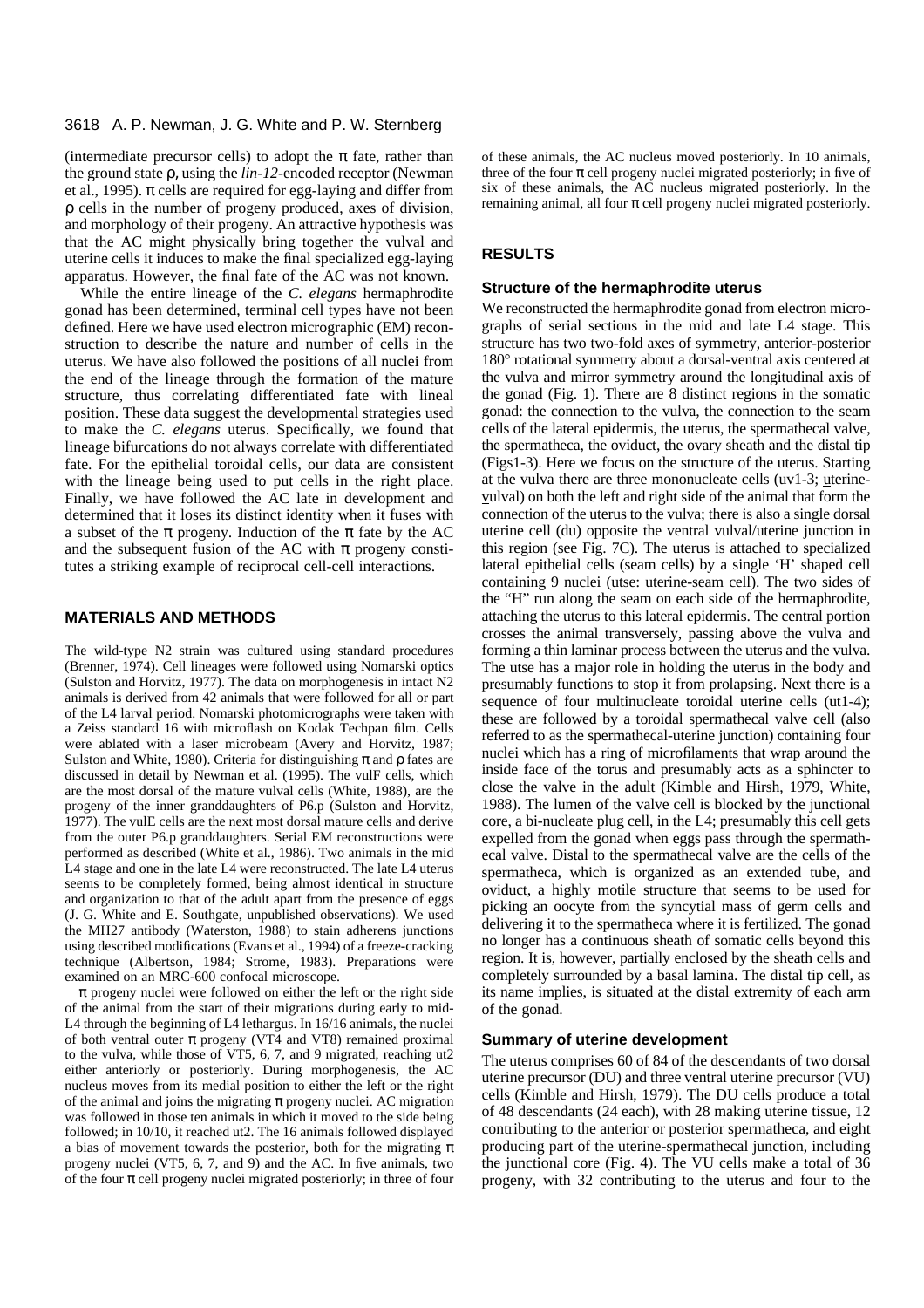



**Fig. 2.** Schematic representation of mature uterine structures. General cell types are color coded: blue for ut toroids and uterinespermathecal junction, yellows for the du, uv2, and uv3 cells, and reds for uv1 and the utse, which make the connection to the vulva. (A) Ventral view depicting ut toroids, utse, uv cells, and spermathecal-uterine valve (i.e. junction: sujn). (B) Transverse view of the uterus at the center of the animal where it sits over the vulva. The uv1 cells are directly dorsal to the vulva, and the utse and uv2 are dorsal to it. The du cell forms the dorsal-most uterus in the center of the animal where no toroids exist. The lateral attachment of the utse to the seam is also shown.

uterine-spermathecal junction. Many cells fuse, producing the adult cell types.

The DU cells undergo five rounds of cell division; the VU cells undergo four. We have assigned names to the DU and VU great grandprogeny: DE1-8 (Dorsal Eight) and VT1-12 (Ventral Twelve; Table 1). The latter are the daughters of the VU-lineage intermediate precursor cells, which can be of either π or ρ fate. π and ρ cells differ in their division axes, number of progeny produced (Newman et al., 1995), and the type of progeny generated (this study).

By following the positions of nuclei from completion of the uterine lineages in early L4 through completion of morphogenesis late in L4 and correlating them with the data from EM reconstructions, we determined which cells defined by lineage make which structures. In the following sections, we describe these assignments for each cell type, detailing the migrations,



**Fig. 3.** Extended focus confocal image of the vulva, uterus, spermathecae, and uterine-spermathecal junctions of an L4 hermaphrodite animal visualized by staining with MH27 antibody, which delineates apical junctions. ut, ut toroid; v, vulva; sujn, spermathecal-uterine valve (junction); du, du cell; sp, spermatheca. Bar, 30 µm.

cell fusions and shape changes the uterine cells undergo during the process of differentiation. All descriptions below are per lateral side; numbers need to be doubled for the total number of nuclei per anterior-posterior position.

# **Formation of the ut toroids**

Following the final uterine divisions during the beginning of the L4 (Kimble and Hirsh, 1979; see Figs 4, 5A,B), the uterus largely consists of two epithelial rows, ventral and dorsal (Fig. 6A). The exceptions to this are the most distal DU descendants (DE1, DE2, DE7, DE8) that have already separated from the uterus to form part of the spermatheca and the core cells of the spermathecal valves (Kimble and Hirsh, 1979), the  $\pi$  cell progeny (VT4-VT9) that are lateral to the other uterine cells, and DE4, 5, whose daughters make some of the uv cells and the du cell that is dorsal to the vulva (see below). Thus, the two epithelial rows contain all the DU-derived nuclei except for the most proximal and most distal cells and all of the ρ cell progeny.

The nuclei in the two epithelial rows comprise the ut toroids and the spermathecal valve (Fig. 5C). These nuclei do not undergo any appreciable movements during the L4. Instead, they remain approximately where they are born and maintain their positions along the anterior-posterior axis set up by the last round of cell division. This gives one dorsal and one ventral nucleus per anterior-posterior position, except that since VT2 has divided such that one of its daughters is under-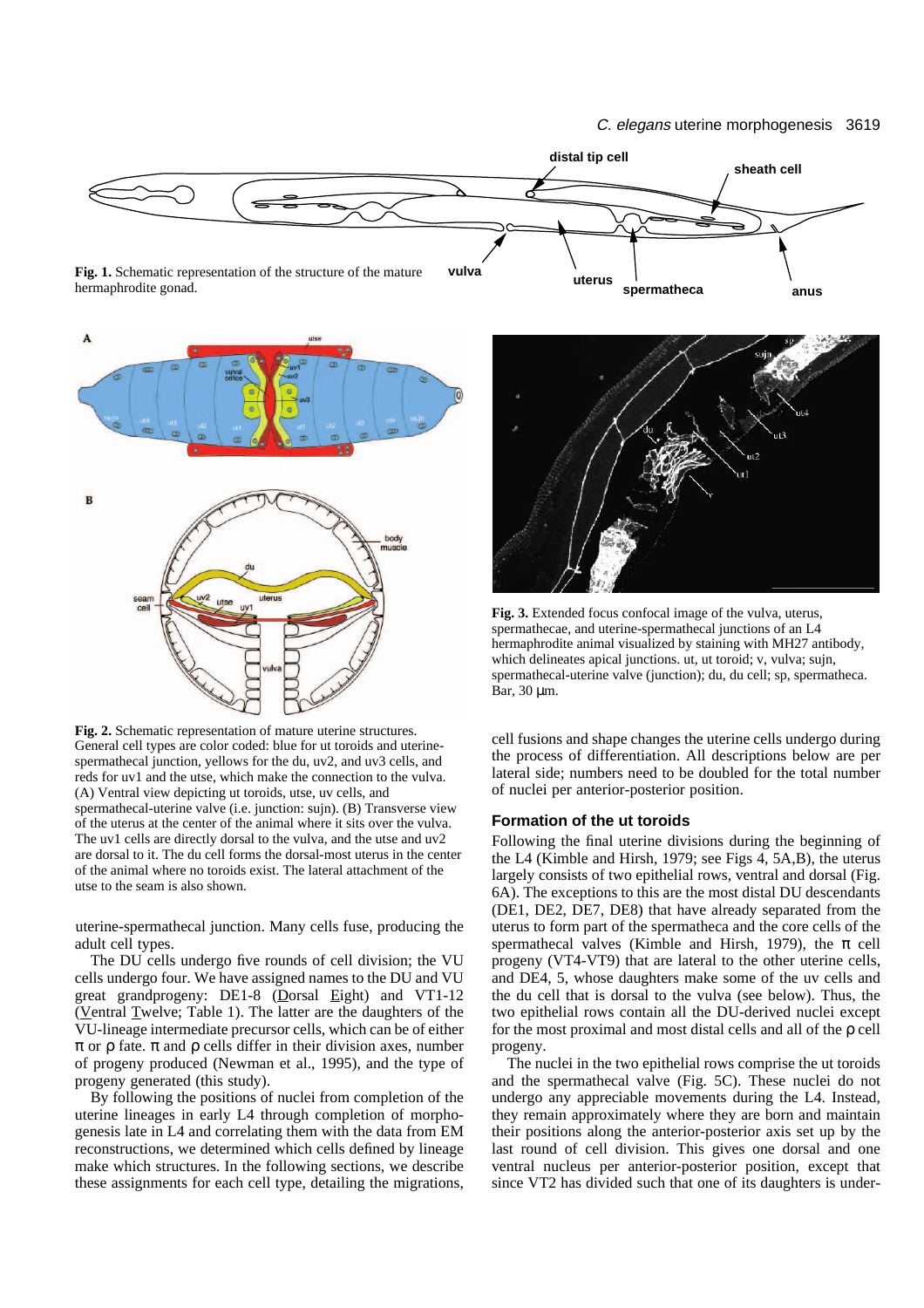

**Fig. 4.** Uterine lineages. Lineage diagrams depicting the differentiated progeny produced by the DU cell Z1.pap and the VU cells Z1.ppa, Z1.ppp, Z4.aap, and Z4.aaa when the 5R conformation is adopted. The pattern of cell divisions has been previously described (Kimble and Hirsh, 1979). The lineages of the two DU cells Z1.pap and Z4.apa are symmetric. See Kimble and Hirsh (1979) for a description of the 5R and 5L conformations and Newman et al. (1995) for π and ρ fates. Anterior is to the left. Cell divisions are anterior-posterior unless otherwise indicated. a, anterior; p, posterior; d, dorsal; v, ventral; l, left; r, right; sp, spermatheca; sujn, spermathecal-uterine valve; sujc, spermathecaluterine valve core; ut, ut toroid; du, du cell. For convenience, we have named some of the intermediate cells DE1-DE8 (Dorsal Eight), VT1- VT12 (Ventral Twelve).

neath one daughter each of VT1 and DE3a, there are three nuclei in that column. These nuclei comprise the ut4 toroid, which has three nuclei per side; other toroids consist of one dorsal and one ventral nucleus per side. Thus, the differing numbers of nuclei in the ut4 versus other toroids are established during cell division and are not altered by cell migration.

Each toroid is formed when the four or six cells (including left and right) at that anterior-posterior position fuse. This conclusion is based on EM reconstructions of animals before, after, or in the process of fusion, and on antibody staining of the adherens junctions between the toroids (Fig. 3). EM reconstruction of an animal in mid-L4 revealed that some but not all of the ut fusions had occurred. For instance, the dorsal and ventral cells that will form ut1 were fused on one side of the animal but not on the other. Thus, the fusions appear to occur during mid-L4 relatively early in morphogenesis. During morphogenesis, the cytoplasm of the toroids becomes thinner as the lumen forms, then enlarges, with the toroids surrounding it (Fig. 6D,F).

While all ut toroids are formed by fusion of DU and VU descendants, there may be differences in their subsequent differentiation. For instance, ut1 is smaller than ut2 and ut3. The ut2 and ut3 nuclei characteristically enlarge beginning relatively early in morphogenesis (Fig. 6B). Moreover, the spermathecal valves, which, like the toroids, result from the fusion of DU and VU descendants are nonetheless highly specialized cell types. The valve cells adhere closely to the 'core' of the valve (Kimble and Hirsh, 1979) and later have a distinctive morphology consisting of rings of filaments that enable them to contract and function as sphincters (White, 1988).

#### **Fusion of a subset of** π **progeny and the AC to form the utse**

The  $\pi$  cells divide asymmetrically during L3 lethargus to produce larger dorsal and smaller ventral daughters (Fig. 5A). Following this, the  $\pi$  progeny can be divided into two classes: four (on each side) contribute to the utse, while two become uv1 cells (see below). Interestingly, although the  $\pi$  cell divisions are unequal, the fate of the differentiated progeny is determined at least partially independently: the two ventral outer progeny (VT4, VT8) become uv1, while all of the dorsal progeny plus the inner ventral daughter (VT5, 6, 7, 9) contribute to the utse.

By Nomarski optics, the  $\pi$  progeny that contribute to the utse can be easily distinguished from those that become uv1 cells since the nuclei of the former undergo long-range migrations whereas those of the latter remain closely associated with the vulva (Fig. 5, compare B and C). The first stage in these migra-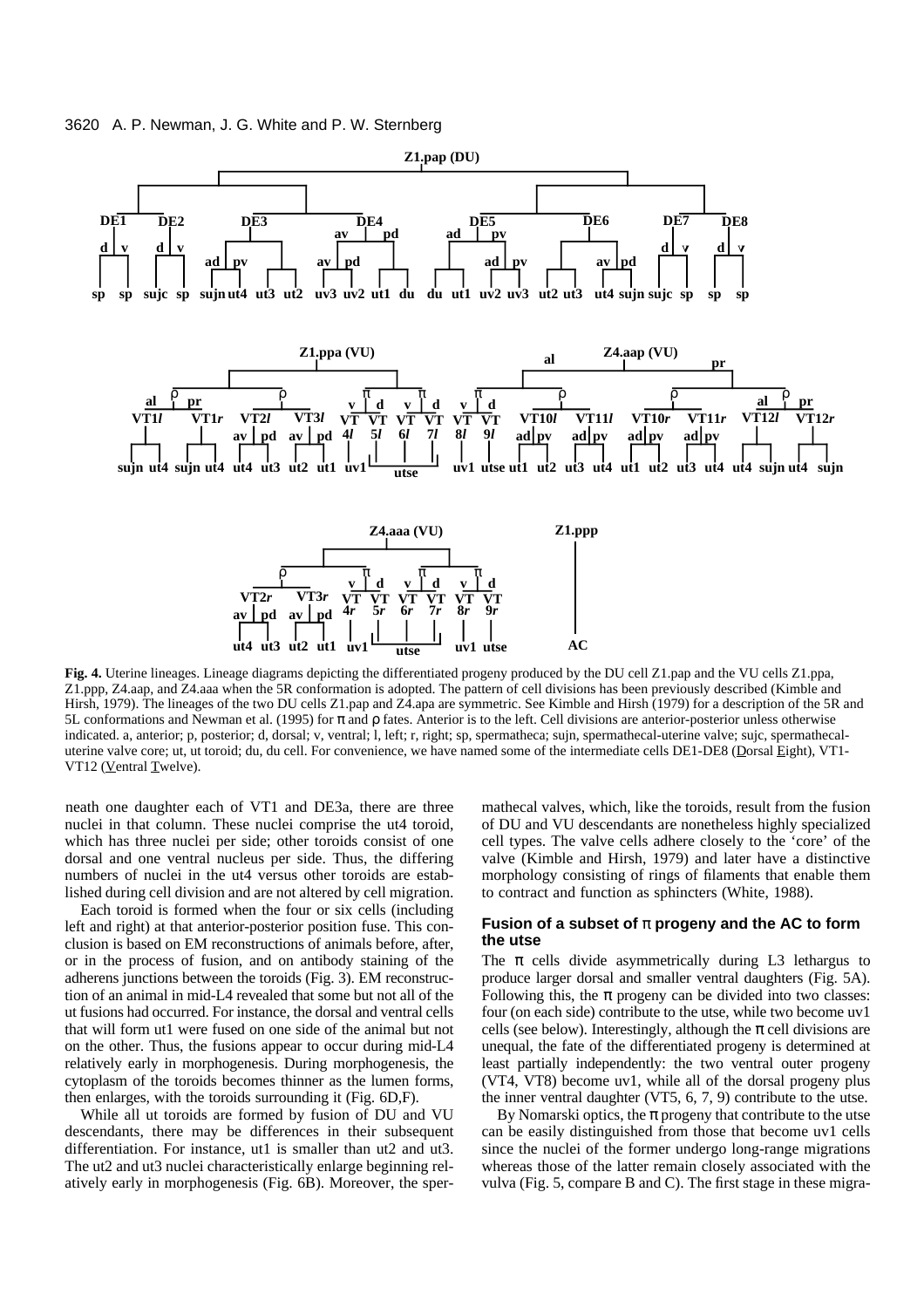|  |  |  |  |  | Table 1. Uterine and vulval cell nomenclature |
|--|--|--|--|--|-----------------------------------------------|
|--|--|--|--|--|-----------------------------------------------|

| Abbreviation* | Cell type                                                                                                                                                                                               |
|---------------|---------------------------------------------------------------------------------------------------------------------------------------------------------------------------------------------------------|
| AC.           | Anchor cell                                                                                                                                                                                             |
| VU cell       | Ventral Uterine precursor cell                                                                                                                                                                          |
| DU cell       | Dorsal Uterine precursor cell                                                                                                                                                                           |
| $\pi$ cell    | VU-lineage intermediate precursor cell (i.e. VU cell granddaughter) of fate $\pi$ (induced fate)                                                                                                        |
| $\rho$ cell   | VU-lineage intermediate precursor cell (i.e. VU cell granddaughter) of fate $\rho$ (uninduced fate)                                                                                                     |
| $VT1-12$      | Ventral Twelve 1-12                                                                                                                                                                                     |
|               | Great grandprogeny of the VU cells and daughters of the VU-lineage intermediate precursor cells                                                                                                         |
| $DE1-8$       | Dorsal Eight 1-8                                                                                                                                                                                        |
|               | Great grandprogeny of the DU cells                                                                                                                                                                      |
| ut cells      | uterine toroidal epithelial cells that constitute the bulk of the uterus; formed by fusion of four (ut1-3) or six (ut4) cells                                                                           |
| du cell       | dorsal uterine cell; cell forming dorsal epithelium in central region of the uterus; formed by fusion of four cells                                                                                     |
| uv cells      | uterine-vulval cells; mononucleate interfacial cells between the uterus and vulva                                                                                                                       |
| utse          | uterine seam cell; membranous cell formed by fusion of eight $\pi$ cell progeny and the AC; attaches the uterus to the lateral epidermis (seam)<br>and forms a thin laminar process dorsal to the vulva |
| <b>VPC</b>    | Vulval Precursor Cell; epidermal cell with potential to generate vulval tissue                                                                                                                          |
| vulF cells    | vulval F cells. The most dorsal of the mature vulval cells and progeny of the inner granddaughters of one of the VPCs (P6.p).                                                                           |
|               | Those vulval cells that connect to the uterus                                                                                                                                                           |
| vulE cells    | vulval E cells. The next most dorsal of the mature vulval cells and progeny of the outer granddaughters of one of the VPCs (P6.p)                                                                       |
|               |                                                                                                                                                                                                         |

\*Upper-case letters refer to precursor cells or intermediate precursor cells, lower-case letters refer to differentiated cell types, Greek names refer to cell fates.

tions involves short-range rearrangements that are variable; however, in essence, VT6 moves dorsally and some of the nuclei begin to move distally from their initial location (Fig. 6G). Generally, these minor movements are all that occur during the first four hours of L4, during which time the AC remains dorsal to the vulva. By mid-L4, major changes are occuring in the uterus. A fluid-filled lumen is beginning to form between the dorsal and ventral layers of the uterus that also extends above the AC. The AC becomes less round and ruffled as the tissue dorsal to the vulva thins out and its nucleus begins to resemble those of the migrating  $\pi$  progeny. The AC nucleus begins to migrate anteriorly or posteriorly (Fig. 6H), and also moves from its medial position to join these  $\pi$  progeny nuclei, which are either left or right lateral. EM reconstructions indicate that the AC fuses with the utse prior to the time of extensive nuclear migrations (Fig. 7, compare A and B) and appears to be engulfed by it. In a mid-L4 animal in which the AC was still dorsal to the vulva, it had fused with the two nascent utse cells on either side. All the cells that form the utse in this animal had fused. A reasonable interpretation of our observations is that a subset of  $\pi$  progeny fuse to form the utse, which then fuses with the AC. Dorsal to the vulva, the utse is a thin laminar process. It faces both the uterine and the vulval lumens and is an unusual cell in that it has two apical surfaces.

Longitudinally, the utse extends to ut2 on both sides (Fig. 2A). In a mid-L4 animal, the cytoplasm was fully extended. However, the utse nuclei, which eventually migrate approximately to ut2 (see below), were not yet there. Thus, the utse appears to first extend a cell process that then attaches to the seam. This lateral attachment may cause the utse nuclei to be squeezed out to the ends.

We have followed the migrations of the utse nuclei on one side each of 16 animals using Nomarski optics. There seems to be a bias toward the posterior, both for the  $\pi$  progeny and the AC (see Materials and Methods). By  $6-7\frac{1}{2}$  hours into L4, all migrating utse nuclei have reached their final location: at or slightly past VT3a or VT10p (ut2 nuclei; Fig. 5C). By about eight hours into L4, a thin line forms slightly ventral to the seam, extending from the anterior to the posterior utse nuclei, containing  $\pi$  progeny and AC nuclei at its corners (Figs 5D, 6I,J). This line has previously been hypothesized to represent attachment of the utse to the seam (E. Hedgecock, personal communication).

EM reconstructions have provided further insight into the nature of the uterine attachment at the seam. Specifically, the basal lamina that surrounds the uterus becomes thicker in the vicinity of the utse. This induces shape changes in the seam cells (and likely the production of filaments) such that they attach to the cuticle (Fig. 7C). The basal lamina encases other uterine cells that are attached to the seam, for example, the du cell in Fig. 7C.

We previously proposed that eight of the twelve  $\pi$  progeny nuclei make utse since mutant animals that fail to specify  $\pi$ cells also make no utse, while those with excess  $\pi$  cells have many additional nuclei in the utse (Newman et al., 1995). Our direct observations of  $\pi$  progeny movements strongly reinforce this conclusion and indicate that the utse is formed by fusion of the AC with the eight nuclei consisting of VT5, 6, 7 and 9 on the left and right.

# π **cells are required to make the thin uterine-vulval connection and for late differentiation of the AC**

To evaluate directly whether  $\pi$  progeny make the thin planar process of the utse that separates the uterus and vulva, and whether these cells are required for the late fate of the AC, we ablated the  $\pi$  cells during the L3 and followed animals by Nomarski optics from early to mid-L4 through the beginning of L4 lethargus. In  $8/8$  animals, the AC failed to migrate and its final position was either directly dorsal or immediately anterior or posterior to the vulva. Often, the cytoplasm surrounding the AC was thick, giving the AC a bloated appearance. The characteristic thinning of the tissue dorsal to the vulva did not occur. These results indicate that the utse is necessary for the AC to change its morphology and migrate, consistent with the EM observation that the utse fuses with the AC.

# **The ventral outer** π **progeny make uv1 cells**

When the  $\pi$  cells divide during L3 lethargus, the ventral outer progeny (VT4, V8) are born near the most dorsal vulval cells, vulF. VT4 and VT8 remain in close association with these cells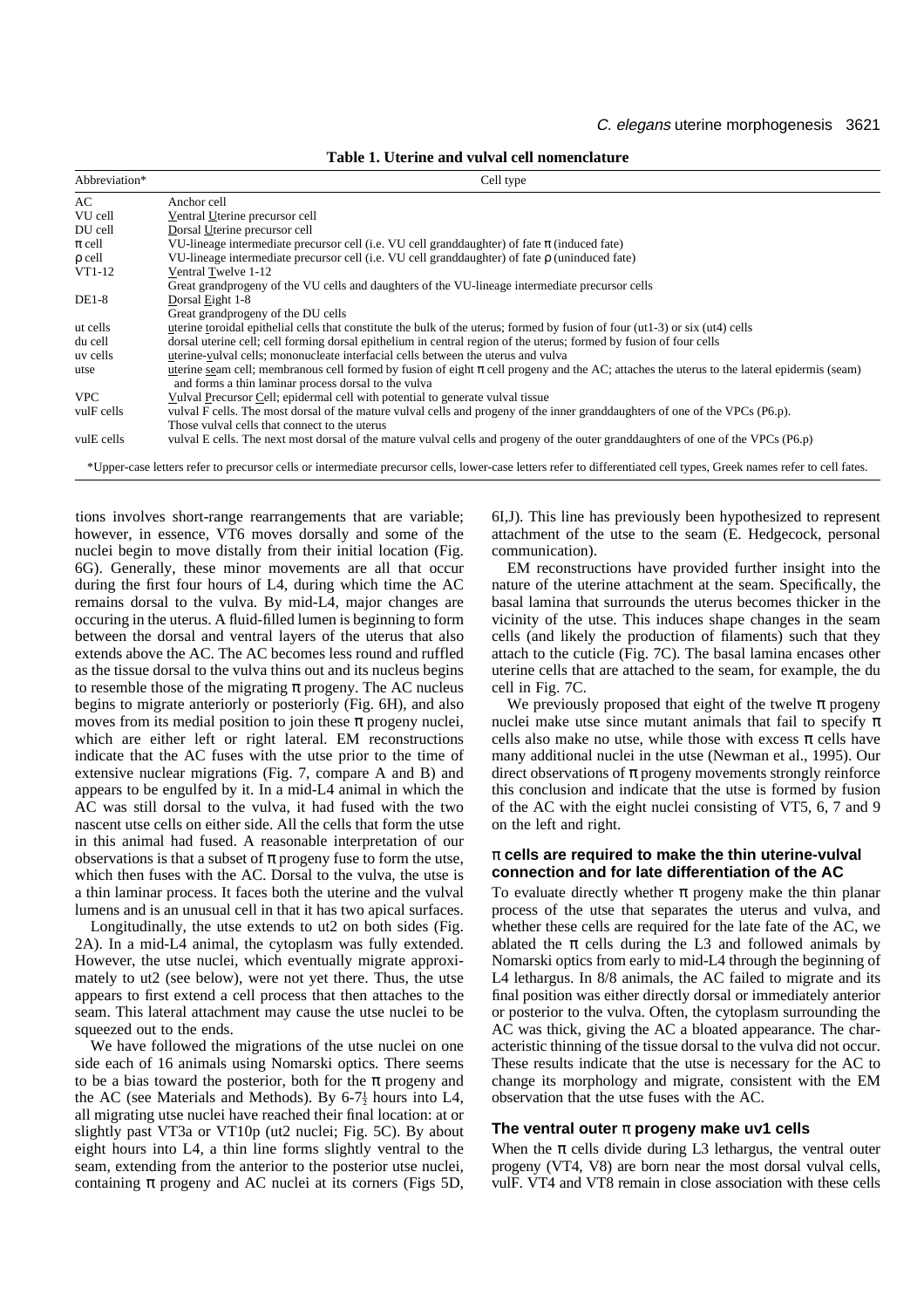

during uterine morphogenesis. The nuclei on the left side of the animal are depicted; both sides are symmetric. (A) Configuration of nuclei during L3 lethargus when ventral uterine cells have completed the third round of division and some dorsal uterine cells have undergone the fourth round. Cells are named after the third round of division. The division of DE4 and DE5 has led to the delamination of D4v and D5v from the dorsal epithelium. (B) During the early L4, the basic plan of the uterus consists of two epithelial rows, which will not change much during morphogenesis. Specialized cells will undergo migrations and local rearrangements; these include the  $\pi$  progeny, VT4-VT9, and the daughters of DE4v and DE5v. DE2v and DE7v and the progeny of DE1 and DE8 contribute to the spermatheca; these cells are not shown in B or C. (C) By mid-L4, the dorsal daughters of DE4v and DE5v have become more ventral and interposed between VT4 or VT8 and the ventral daughters of DE4v and DE5v so that the characteristic association between (to the anterior) vulF, VT4, DE4vd, and DE4vv is established. During mid to late L4, the VT5, VT6, VT7, VT9 and AC nuclei are migrating to their final positions at, or slightly past, VT3a and VT10p. (D) By L4 lethargus, local rearrangements have occurred in the region proximal to the vulva so that while (to the anterior) DE4vd and VT4 still remain closely associated with one another and the vulva, they are more ventral and closer to vulE than vulF, while DE4vv is somewhat more distal. A thin line has formed just below the seam with the migrating  $\pi$ progeny and AC nuclei at its corners. There is variability in the positions of the VT5-9 and AC nuclei (see Results) and in the final relative positions of the VT4 and VT8 nuclei with respect to those of DE4vd and DE5vd: VT4 and VT8 are generally slightly more distal than DE4vd or DE5vd (5/8), as depicted in D, but are sometimes more proximal (1/8) or at the same anterior-posterior position (2/8). The connections of the corresponding cells were not variable in the three animals reconstructed. Nuclei in the lower part of C are color coded to correspond to the cell types shown in Fig. 2: blue, ut toroids; yellow, uterine uv2, uv3, and du cells; red, utse and uv1 (those uv cells contacting the vulva); sujn, spermathecal-uterine valve; sujc, spermathecal-uterine valve core. E: vulE cell; F: vulF cell.

**Fig. 5.** Schematic representation of nuclear positions

for about the first 3/4 of L4, moving slightly but always remaining close enough to enable their corners to remain touching (Figs 5C, 6G). EM reconstructions show that, beginning in mid-L4, only the uv1 cells are immediately dorsal to vulF. Thus, the ventral outer π progeny make uv1. These cells have lateral nuclei and extend thin processes that contact the vulF cells (Fig. 7B). The thin process of the utse is dorsal to that of the uv1 cells, with which it makes adherens junctions. Since the utse forms the planar cell process that constitutes the interface between the uterus and the vulva, the two types of differentiated progeny made by  $\pi$  cells (uv1 and utse) are those that contact the vulva.

### **The most proximal DU cells make the uv2, uv3 and du cells that are dorsal to the vulva**

The toroids that make the body wall of the uterus do not extend proximally to the region dorsal to the vulva. A toroid in such a position might preclude formation of the thin uterine-vulval connection made by the utse. Instead, the mononucleate uv2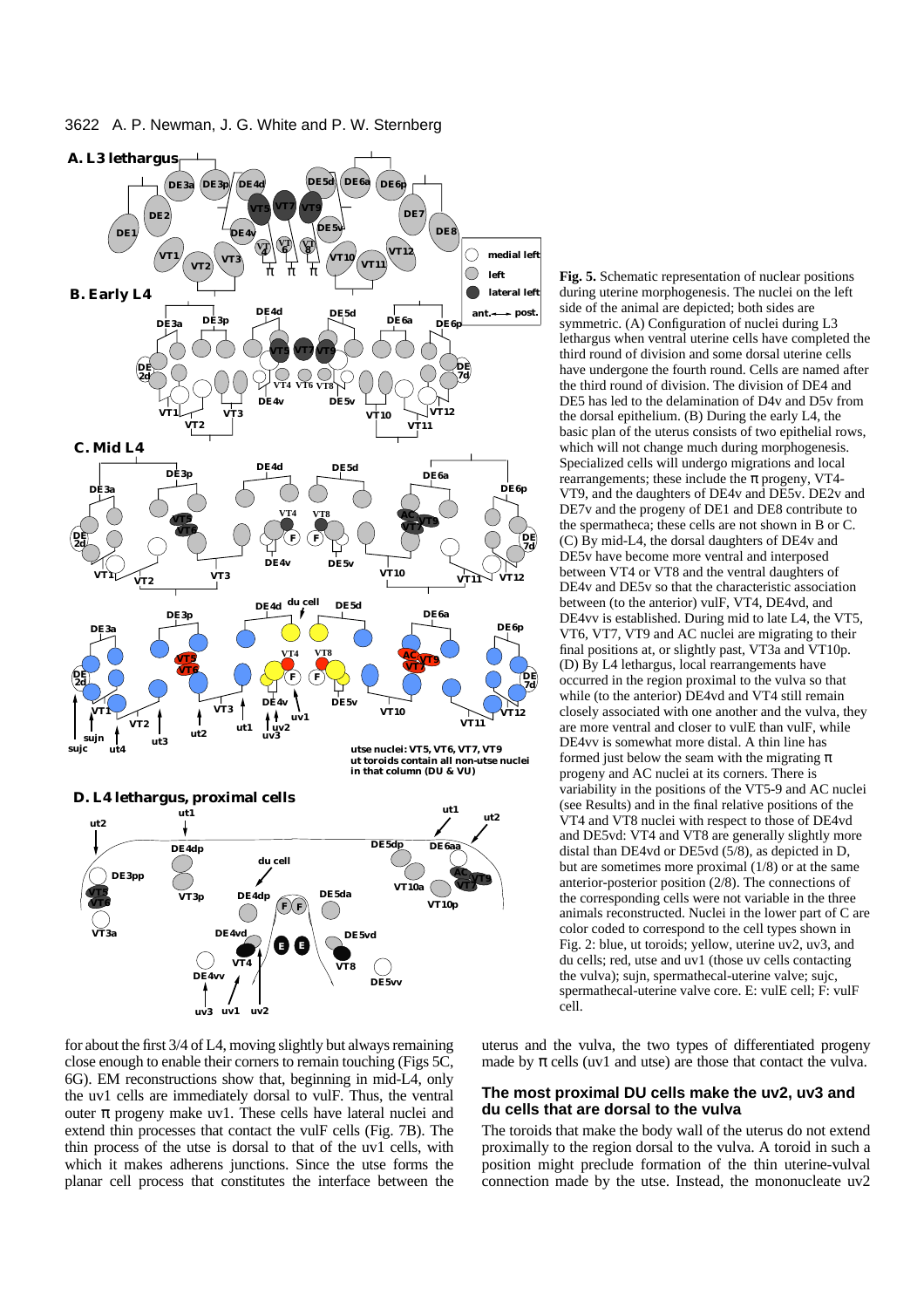

**Fig. 6.** Nomarski photomicrographs of the uterus during morphogenesis. Right (A,I,J) and left (B-H) lateral views. (A) Two rows of uterine epithelial cells early in L4. DE4v has divided to produce uv2 and uv3; uv2 (DE4vd) is still relatively dorsal. The ventral nucleus of the anterior ut toroids and spermathecal-uterine valve (sujn) are indicated, as are the anterior du cell (du), uv2, uv3, and valve core nuclei (sujc). (B) Same as A except that nuclei have begun to change in size so that, for example, the ventral ut2 and ut3 nuclei are particularly enlarged. (C) Mid-L4. The progeny of DE4v (uv2 and uv3) have become more ventral during morphogenesis and lumen formation. (D) Mid-L4. The cytoplasm surrounding the dorsal ut3 nucleus has begun to thin during lumen formation. (E) Positions of ut1, ut2 and du nuclei during mid- to late-L4. (F) Mid- to late-L4. The cytoplasm of the ut2 and ut3 cells has thinned so that just the portion of the cell containing the nuclei protrudes into the lumen. The uv3 cell can also be seen protruding into the uterine lumen. (G)  $\pi$ cell progeny during mid-L4. VT4 and VT8  $(uv1)$  reside just dorsal to vulF. Of the utse nuclei, VT6 remains dorsal to the center of the vulva, while VT5, 7, 9 have begun their migrations to the posterior. (H) Mid-L4. The AC has begun moving from its central position dorsal to the vulva towards the posterior. (I) L4 lethargus. Nuclei visible in a lateral plane, including those of the uv1, uv2, ut1 and du cells. Two of the three posterior utse nuclei are visible, as is the thin line that curves around them (arrow). The ut2 nuclei are at the same anterior-posterior position as the utse nuclei, but out of the plane of focus. (J) L4 lethargus, lateral plane containing utse nuclei. Nuclei of VT5, VT6, and the AC have migrated to ut2 and a thin line (arrow) has formed with them at its corner. Bar, 20 µm.

and uv3 cells form the ventral epithelium, while the du cell (possessing four nuclei) makes the dorsal epithelium, in that region (Fig. 2B). We refer to these cells collectively as proximal epithelium. All are made by DE4 and DE5. These cells divide dorsal-ventrally to produce DE4d and DE5d, which remain part of the dorsal epithelium and DE4v and DE5v, which delaminate from this epithelium (Fig. 5A). All of these cells divide again and the more proximal daughters of DE4d and DE5d fuse to form the du cell (Figs 5C, 6E). The daughters of DE4v and DE5v become more ventral during morphogenesis (Fig. 6; compare A and B with C). The DE4v and DE5v daughters make the uv2 and uv3 cells, DE4vv and DE5vv making uv3 and DE4vd and DE5vd making uv2. uv2, like uv1, eventually extends a thin process. However, in the case of uv2, this process contacts the uterine rather than the vulval lumen (Fig. 7B,C). Also, in contrast to uv1, the uv2 nucleus is first medial and then appears to become more lateral during stretching of the cell

(Fig. 6I). The utse process is ventral to that of uv2, so that in the region of the vulva, there is a 'sandwich' of three cytoplasmic processes, with uv1 being most ventral and contacting vulF, utse residing on top of it and forming a thin planar process between the uterus and vulva, and uv2 being most dorsal and contacting the uterine lumen (Fig. 7C). These cells make an extensive network of adherens junctions with one another.

In contrast to the other uv cells, uv3 does not extend a cytoplasmic process during the L4; rather, it remains compact and distinct (Fig. 6F). Of the uv cells, it is the most distal from the vulva. However, we have not found cells of this shape in the adult, possibly due to subsequent shape changes.

# **DISCUSSION**

We have described the structure and development of the *C. elegans* uterus and defined the component cell types. The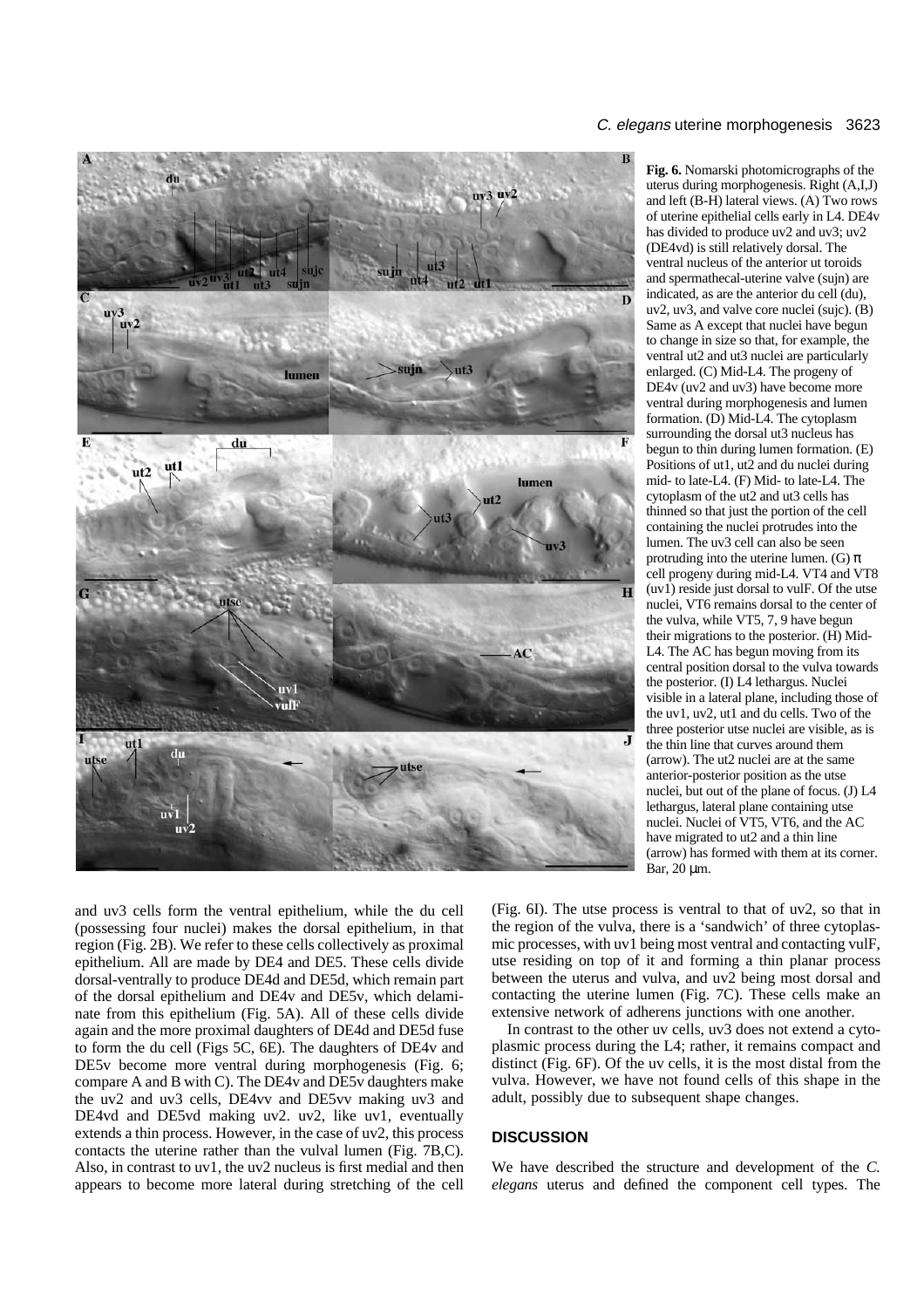toroidal ut cells constitute the bulk of the uterus. The membranous utse attaches the uterus to the lateral body wall and forms a thin laminar process dorsal to the vulva. The mononucleate uv cells are interfacial between the uterus and the vulva. The du cell forms the uterine cap dorsal to the vulva in the region where there are no toroids. Distinct developmental strategies seem to be used in the specification of the different cell types, as discussed below. Uterine development highlights

the role of cell fusions during morphogenesis.

# **Formation of ut toroids and proximal epithelium**

The ut toroids are made by fusion of cells that undergo no migrations during uterine morphogenesis: the cell lineage puts cells in location appropriate for function. The cells are born such that they form two rows of cells with a dorsal uterine precursor (DU) and a ventral uterine precursor (VU) descendant per anterior-posterior position (except for the case of ut4 where there is an extra VU descendant sandwiched in between) on both the left and right side of the animal. All four (or six in the case of ut4) cells then fuse to form a toroid. We speculate that the ut cells are the default state of uterine differentiation.

The structure of the uterus dorsal to the vulva is elaborated by making a hole between these epithelia, which precludes formation of a toroid in this region. Instead, the mononucleate uv2 cells contact the uterine lumen ventrally, while the du cell forms the epithelium dorsal to the lumen. Surprisingly, the DU descendants DE4 and DE5 make these cells (and the uv3 cells) although they are located ventrally as well as dorsally (see Fig. 5C). This may be caused by an absence of proximal VU-derived cells to make ventral uterine epithe-

**Fig. 7**. Electron micrographs, transverse sections. (A) Mid-L4, prior to AC fusion with the utse. The cell boundaries between the unfused AC and the vulval F cells are evident; the vulval E cells (E) are ventral to the vulval F cells (F). Lateral to the AC is a utse cell with which it has not yet fused. (B) Mid-L4, subsequent to AC fusion with the utse. Nuclei of the AC and of the two  $\pi$  progeny to its left and right with which it has fused to make the utse. The uv1 processes extend over the dorsal surface of the F cells and contact the vulval lumen. In contrast, the apical surface of the uv2 cells ends at the uterine lumen. du cell cytoplasm is also evident. (C) Attachment of the utse to the seam in late L4. The shape of the seam cell has become indented as a consequence of the utse attachment; the alae, a specialization of the cuticle, are lateral to the seam. The thickened uterine basal lamina (ubl) is immediately internal to the seam. The utse is internal to the basal lamina; it can be seen extending a thin process that faces both the vulval and uterine lumens. The du cell also contacts the uterine basal lamina; it curves around so that part of it is ventral and contacts uv2. uv2 faces the uterine lumen, while uv1 faces the vulval lumen, and forms junctions both with the utse and with vulF. n, nucleus; E, vulE; F, vulF; du, du cell. Bar, 2 µm.

lium once these cells are induced as  $\pi$  (see below). DE4 and DE5 must somehow be made different from their more distal sisters and cousins that contribute to the ut toroids.

### **General issues in uterine morphogenesis**

The role of asymmetric cell divisions

There are two cell divisions during the uterine lineage that

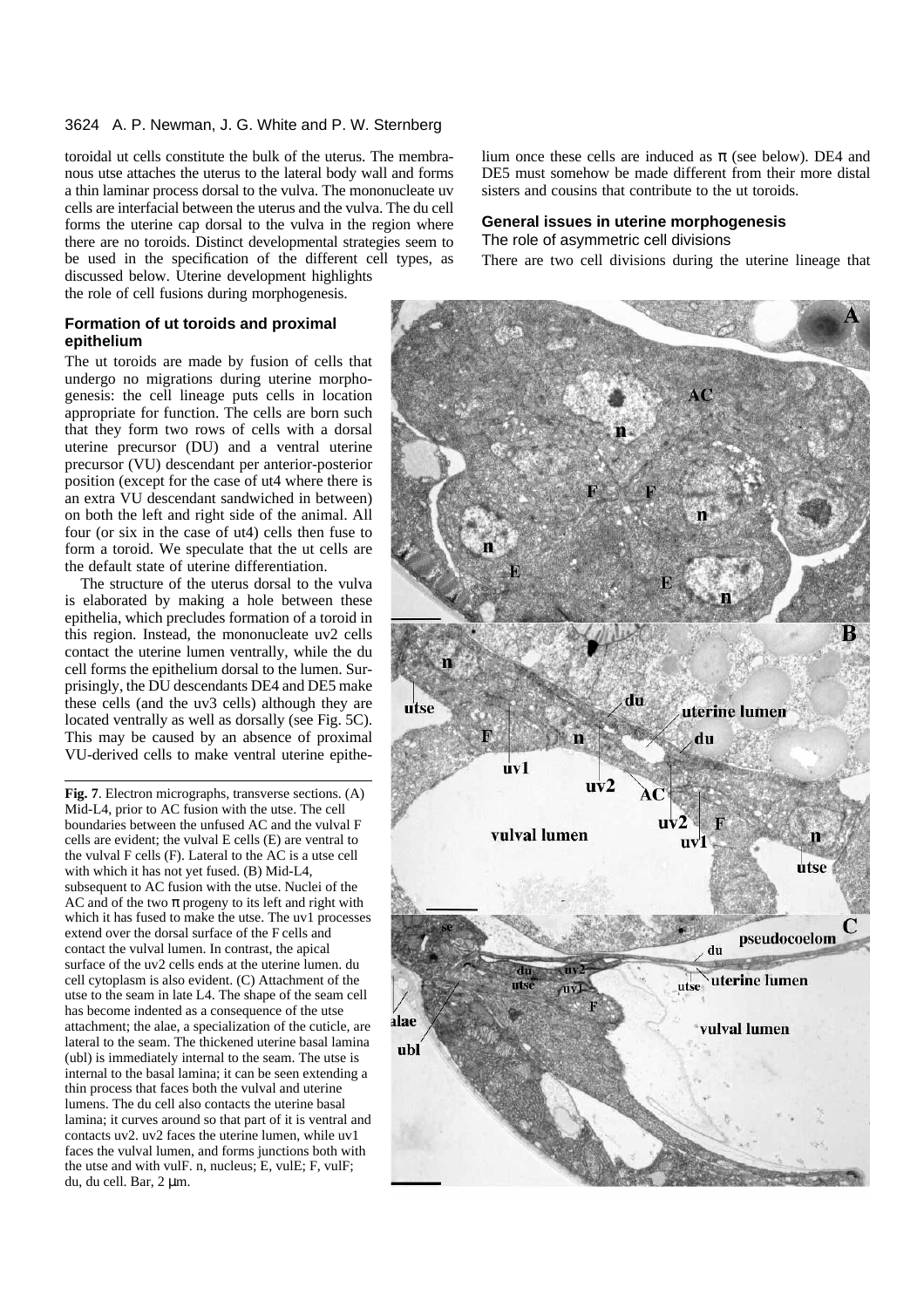result in progeny of strikingly different size. Each DU cell daughter divides anterior-posteriorly to produce a larger proximal cell and a smaller distal cell. The proximal cells produce uterine cell types while the distal cells produce the spermathecal-uterine valve core and three cells of the spermatheca. Thus, the asymmetric cell division may contribute to the decision between uterine and spermathecal cell fates.

The  $\pi$  cell division is also asymmetric, producing a larger dorsal cell and smaller ventral one. Since all dorsal daughters make utse while ventral daughters make utse and uv1 cells, the asymmetric cell division may contribute to the differentiated fate but cannot be solely responsible for determining it.

# Cell shape changes and migrations during uterine development

In contrast to the situation with the ut toroids, cell migration does occur during the differentiation of certain uterine cell types. The delamination of DE4v and DE5v and the short range migrations of their progeny may be important in specifying uv2 and uv3 fates. The utse undergoes the most dramatic changes in its position and shape during uterine morphogenesis. ACmediated induction of the  $\pi$  cells that make utse occurs proximal to the vulva. However, the utse is a large cell that not only extends a process dorsal to the vulva but also extends longitudinally to ut2. This extension involves growth of a cytoplasmic process away from the site of induction and subsequent nuclear migrations.

# Fusions during uterine development

Fusions are common in *C. elegans* development; about one third of the cells produced ultimately fuse (Albertson and Thomson, 1976; Podbilewicz and White, 1994; Sulston et al., 1983; White, 1988; White et al., 1976). In the *C. elegans* uterus, most cell types are multinucleate: the ut toroids, the uterine-spermathecal valve, the utse, and the du cell. In one reconstructed L4 animal, the ut toroids were in the process of fusing while the AC had already fused with the utse. Both fusions and lumen formation occur during mid-L4, which is thus a time of major remodeling of uterine tissue.

# Mechanisms generating diversity within the general uterine cell types

As we have seen, specification of the general uterine cell types can be described by several simple steps. Yet within each general cell type, there is extensive diversity. For instance, the uv2 and uv3 cells are sisters, both are mononucleate ventral cells that are dorsal to the vulva yet do not contact it; yet their morphology by EM is strikingly different. The uterine-spermathecal valves form in a similar fashion to ut toroids although the mature valves are highly specialized. In addition, each type of ut cell may undergo a unique differentiation program. Although four (or six) cells fuse with their dorsal-ventral or left-right neighbors to form a toroid, these cells do not fuse with their anterior-posterior neighbors, and thus must have distinct properties. This further level of cell fate specification may be determined both by bona fide signaling pathways and by subtler effects caused by the position of each mature uterine cell with respect to other cells and the extracellular matrix.

# **The uterine-vulval connection**

# The AC organizes the connection of tissues

The AC first induces vulval tissue (Kimble, 1981) and then the

# C. elegans uterine morphogenesis 3625

VU-lineage intermediate precursor cell  $\pi$  fate (Newman et al., 1995). We have now demonstrated that the progeny of the  $\pi$ cells become either utse or uv1 cells, the uterine cells that connect to the vulva. Thus, the AC induces production of the vulva and all uterine cells that specifically connect to it (Fig. 8). This aspect of development serves as a paradigm for how a functional passageway can be made between an internal epithelium (the uterus) and an external epithelium (the epidermis) through the action of a single cell.

The AC induces the vulva using the ligand LIN-3, and a 1<sup>°</sup> vulval precursor cell, the focal point for the connection, is presumably made wherever LIN-3 concentration is highest, i.e. just ventral to the AC (Thomas et al., 1990; Hill and Sternberg, 1992; Katz et al., 1995).  $\pi$  cells are induced by the AC via the receptor LIN-12 (Greenwald et al., 1983; Newman et al., 1995; Yochem et al., 1988) in an interaction probably requiring direct cell-cell contact. Thus, as with vulval induction, the appropriate uterine specialization is centered around the AC. Having a common inducing source means that specialization will be centered identically in both tissues. Yet the two epithelia do not contact one another during the time of induction; instead, the AC acts as a barrier between them. This may be important in allowing the cells in both tissues to differentiate independently on their own. Removal of the AC barrier is discussed below.

# The role of utse and uv1 cells in making the connection

The two cell types made by  $\pi$  progeny have distinct functions in making the uterine-vulval connection. The uv1 cells extend processes that directly contact and make adherens junctions with the vulval cells vulF. In contrast, the utse forms a laminar process dorsal to the vulval lumen but does not make specific junctions with the vulval cells.

In L4 stage animals, the defined dorsal-ventral sequence of cell types starting ventrally is: uv1 contacting the vulval cells and lumen and making adherens junctions to the utse; the utse facing both the vulval and uterine lumens; and uv2 facing the uterine lumen and making junctions to the utse. However, in some EM sections, the sequence is vulF, uv1, uv2, with no intervening utse. Furthermore, the utse, which functions as a hymen, is presumably broken when the first egg passes through. What then is the function of the utse dorsal to the vulva?

The utse is formed by fusion of a subset of the  $\pi$  progeny with each other and with the AC. Preceding this fusion, there is thick uterine tissue dorsal to the vulva with the AC in its midst. Formation of the utse syncytium both removes the AC by fusing with it and replaces thick tissue with a thin process that can be broken. Furthermore, this change in the nature of uterine tissue

# **The inductions The connection**



**Fig. 8.** Model depicting the cells making the uterine-vulval connection. The AC induces uterine  $\pi$  cells which produce utse and uv1 and the vulval 1° cells which produce vulF and vulE.